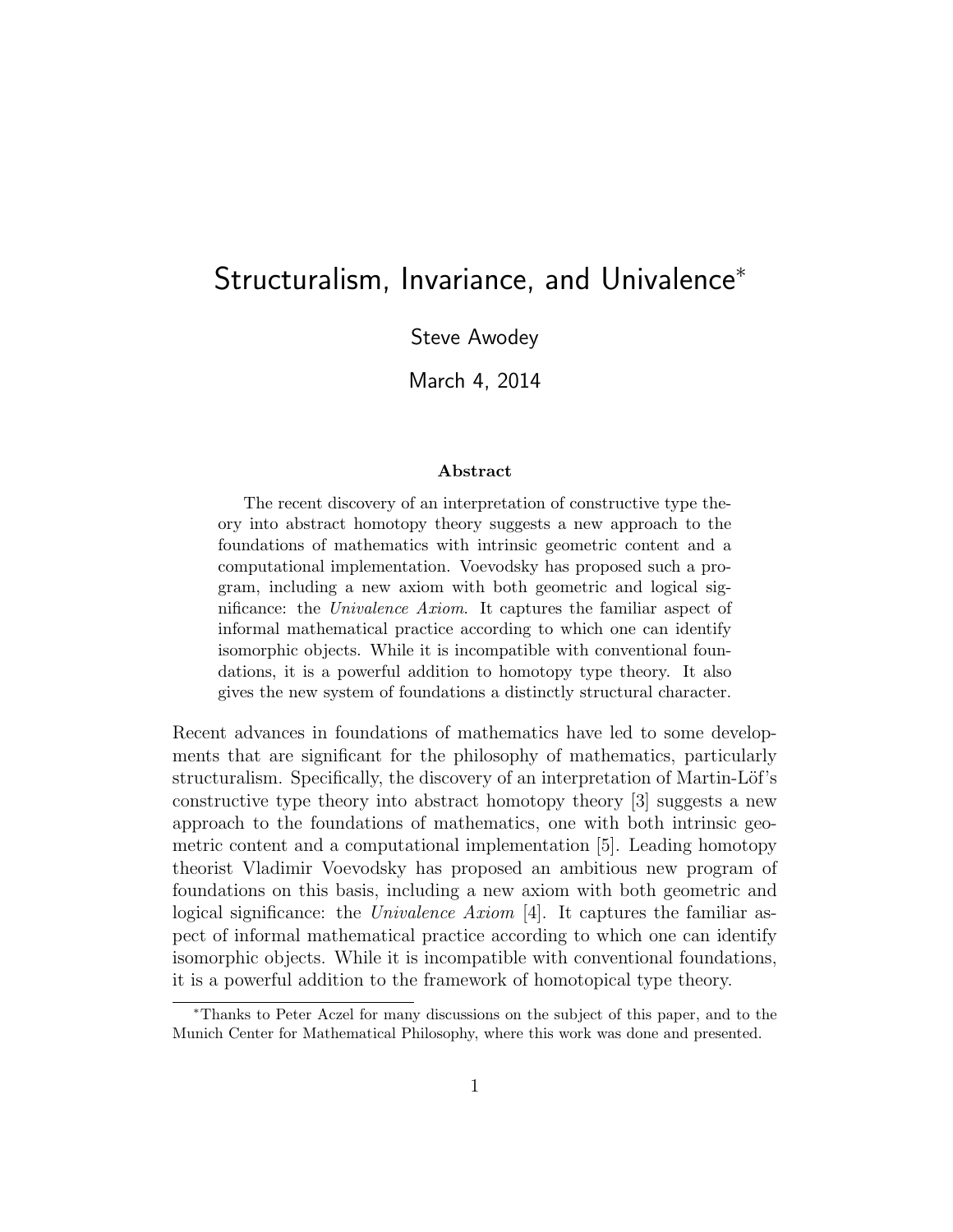# 1 The Principle of Structuralism

The following statement may be called the *Principle of Structuralism*:

Isomorphic objects are identical. (PS)

From one perspective, this captures a principle of reasoning embodied in everyday mathematical practice:

- the fundamental group of the circle  $\pi_1(S^1)$  is isomorphic to the group  $\mathbb Z$  of integers, so for the purposes of group theory, these are the same group, namely the free group on one generator,  $F(1)$ .
- The Cauchy reals are isomorphic to the Dedekind reals, so as far as analysis is concerned, these are the same number field, R.
- the unit interval  $[0, 1]$  is homeomorphic to the closed interval  $[0, 2]$ , so topologically, these are the same space, say I.

Within a mathematical theory, theorem, or proof, it makes no practical difference which of two "isomorphic copies" are used, and so they can be treated as the same mathematical object for all practical purposes. This common practice is even sometimes referred to light-heartedly as "abuse of notation," and mathematicians have developed a sort of systematic sloppiness to help them implement this principle, which is quite useful in practice, despite being literally false. It is, namely, incompatible with conventional foundations of mathematics in set theory.

Indeed, from a more literal point view, it is just false that isomorphic objects are identical. The fundamental group consists of (equivalence classes of) paths, not numbers. The Cauchy reals are sequences of rationals, i.e. functions  $\mathbb{N} \to \mathbb{Q}$ , and the Dedekind reals are subsets of rationals, etc.

Mathematical objects are often constructed out of other ones, and thus also have some residual structure resulting from that construction, in addition to whatever structure they may have as objects of interest, i.e. the real number field actually consisting of functions or of subsets. So there is a clear sense in which (PS) is simply false.

What if we try to be generous and read "identity" in a weaker way:

"A is identical to  $B$ " means "A and B have all the same properties".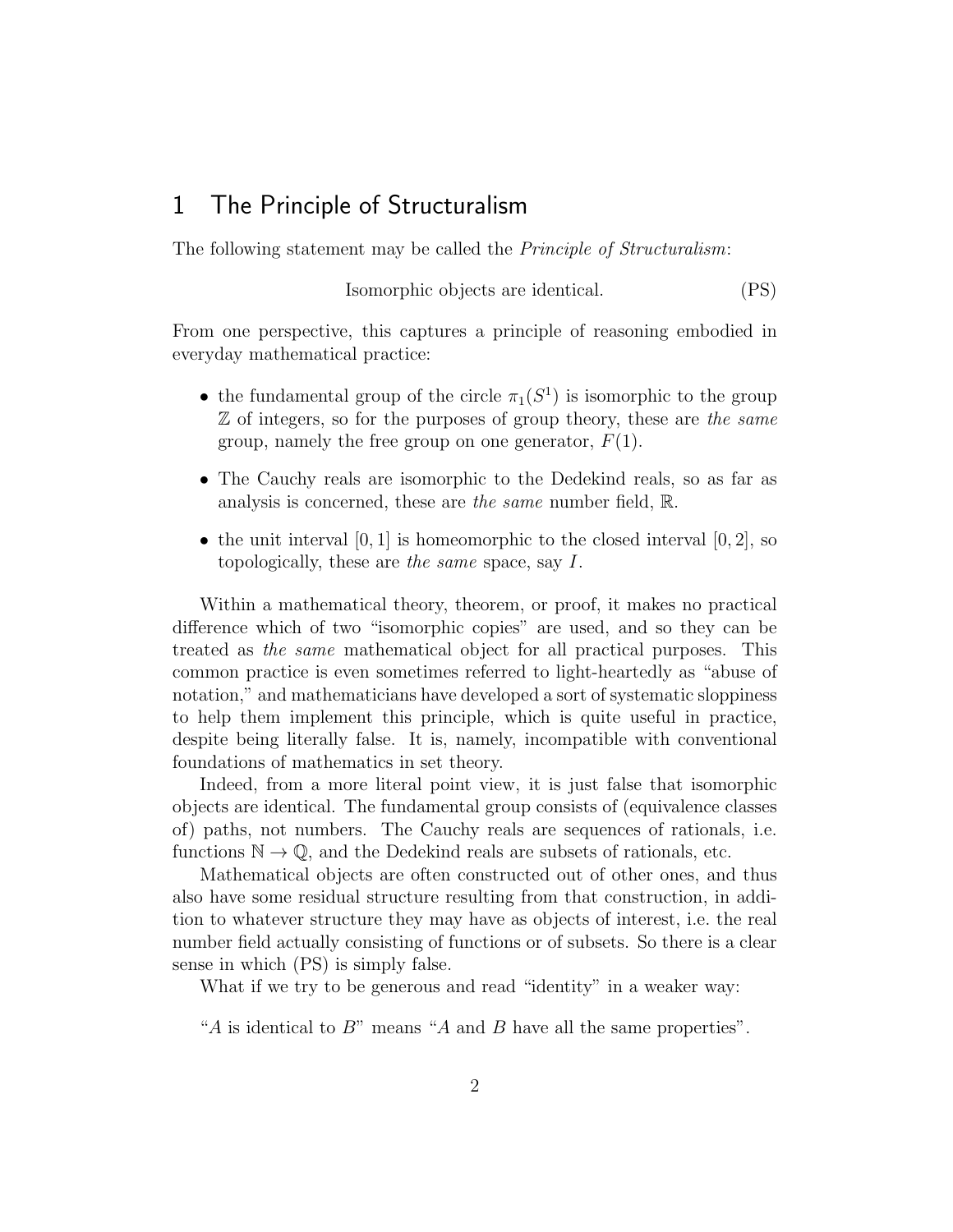Here we may want to restrict the properties that can occur on the right, in order for this to really be a weaker the condition. So we now have the reformulation:

$$
A \cong B \implies
$$
 for all relevant properties  $P, P(A) \Rightarrow P(B)$  (PS')

The relevant properties will be the ones pertaining to the subject matter: group-theoretic, topological, etc. However, consider for example perfectly reasonable set-theoretic properties like:

$$
\cap X \in X, \quad \text{or} \quad \emptyset \in X.
$$

Such mundane properties of sets (and so of any structures built from sets) do not "respect isomorphism" in the sense stated in (PS'). So the task of precisely determining the "relevant" properties is evidently no simple matter.

Our leading question may now be formulated as follows:

```
Is there a sense in which (PS) can be held true?
```
Such a reading would legitimize much mathematical practice and support a structuralist point of view. Let us consider the terms of (PS) in turn.

### 2 Isomorphism

What does it mean to say that two things are isomorphic? Some might be tempted to say:

$$
A \cong B \iff A \text{ and } B \text{ have the same structure.} \tag{1}
$$

And that would be true.

But it is not the *definition* of isomorphism, because it presumes the notion of structure and an identity criterion for it, and that is putting the cart before the horse. *Structure* is like *color* or the direction of a line or number: it is an abstract concept. And as Frege wisely taught us, it is determined by an abstraction principle, in this case:

$$
str(A) = str(B) \Leftrightarrow A \cong B. \tag{DS}
$$

The structure of A is the same as the structure of B just in case A and B are isomorphic. So (1) is indeed true, but it's the definition of "structure"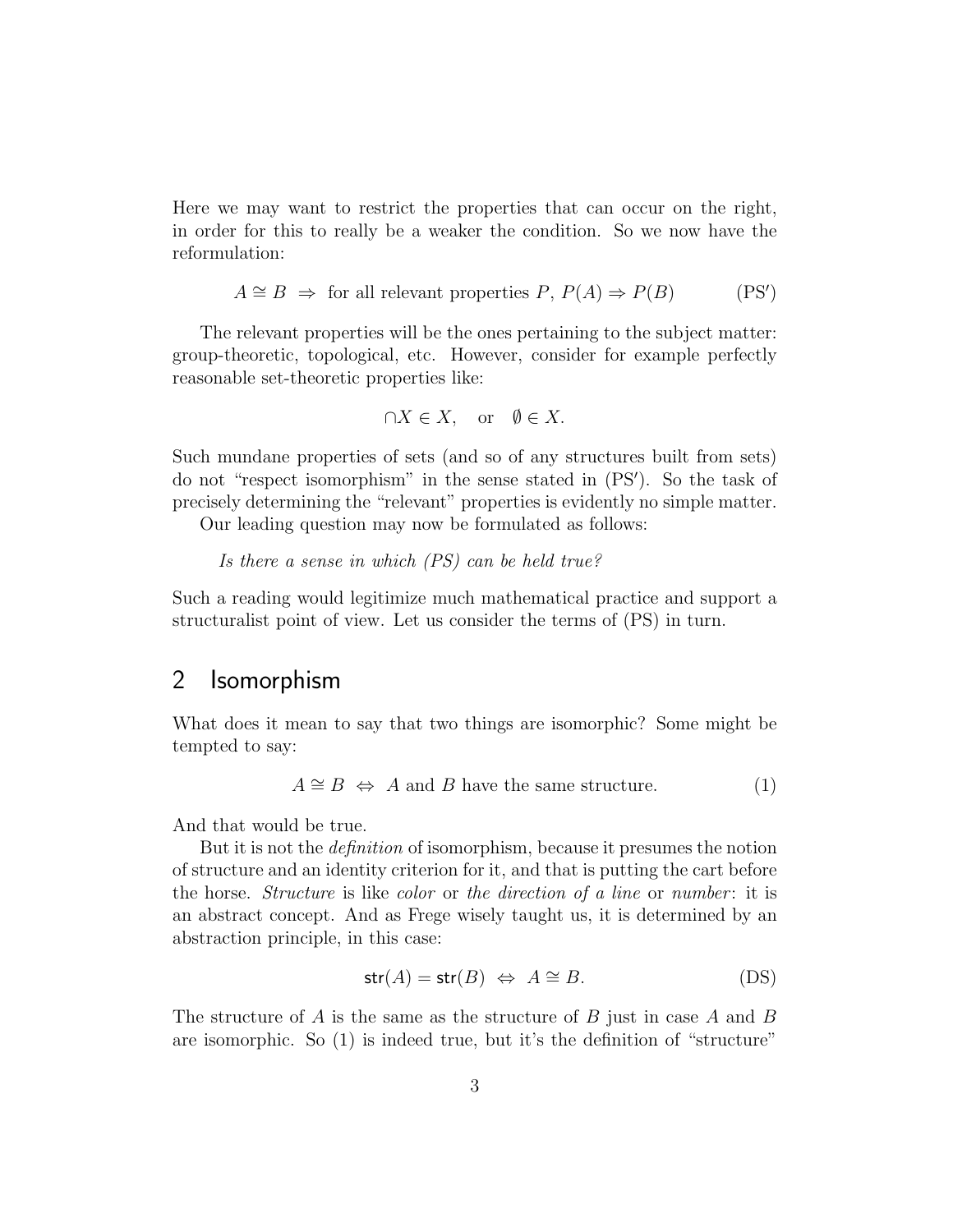in terms of isomorphism, not the other way around. (Of course, such an informal "definition" of the notion of structure would require a more explicit formal setting to actually be of use; we shall take a different course to arrive at the same result.)

So what is the definition of "isomorphism"? Two things A and B are *isomorphic*, written  $A \cong B$ , if there are structure-preserving maps

$$
f: A \to B
$$
 and  $g: B \to A$ 

such that

$$
g \circ f = 1_A
$$
 and  $f \circ g = 1_B$ .

This standard definition of isomorphism makes reference to "structurepreserving maps", "composition"  $\circ$ , and "identity" maps  $1_A$ , but these are primitive concepts in category theory, and so need not be further defined. Note that "isomorphism" is always relative to a given category, which determines a kind of structure via a primitive notion of "structure-preserving maps", and not the other way around.

Sometimes structures are built up from other ones, like groups, graphs, spaces. These are sets equipped with operations, relations, etc. The notion of a structure-preserving map, or *morphism*, is then defined in terms of maps in the underlying category of sets (i.e. functions) that preserve the operations, relations, etc.  $-$  i.e. "homomorphisms," in the usual sense. But there are lots of other examples where the notion of morphism is given directly, and that then determines the corresponding notion of "structure"  $-$  e.g. "differentiable structure" or "smooth structure".<sup>1</sup>

<sup>&</sup>lt;sup>1</sup>This view of the concept of mathematical structure as determined via category theory — a category determines a species of structure, rather than the other way around — was already presented in [1]. It results in a notion of structure that differs radically from that presumed in some of the philosophical literature, e.g. [9, 10]. Here a structure is determined *externally*, as it were, by its mappings to and from other objects of the same kind, rather than internally, in terms of relations and operations on elements. This solves Benaceraff-style problems directly by rejecting the idea that "mathematical objects" are the elements of structured sets (e.g. particular numbers) in favor of the view that they are structures (e.g. the system of all numbers, together with 0 and the operation of successor).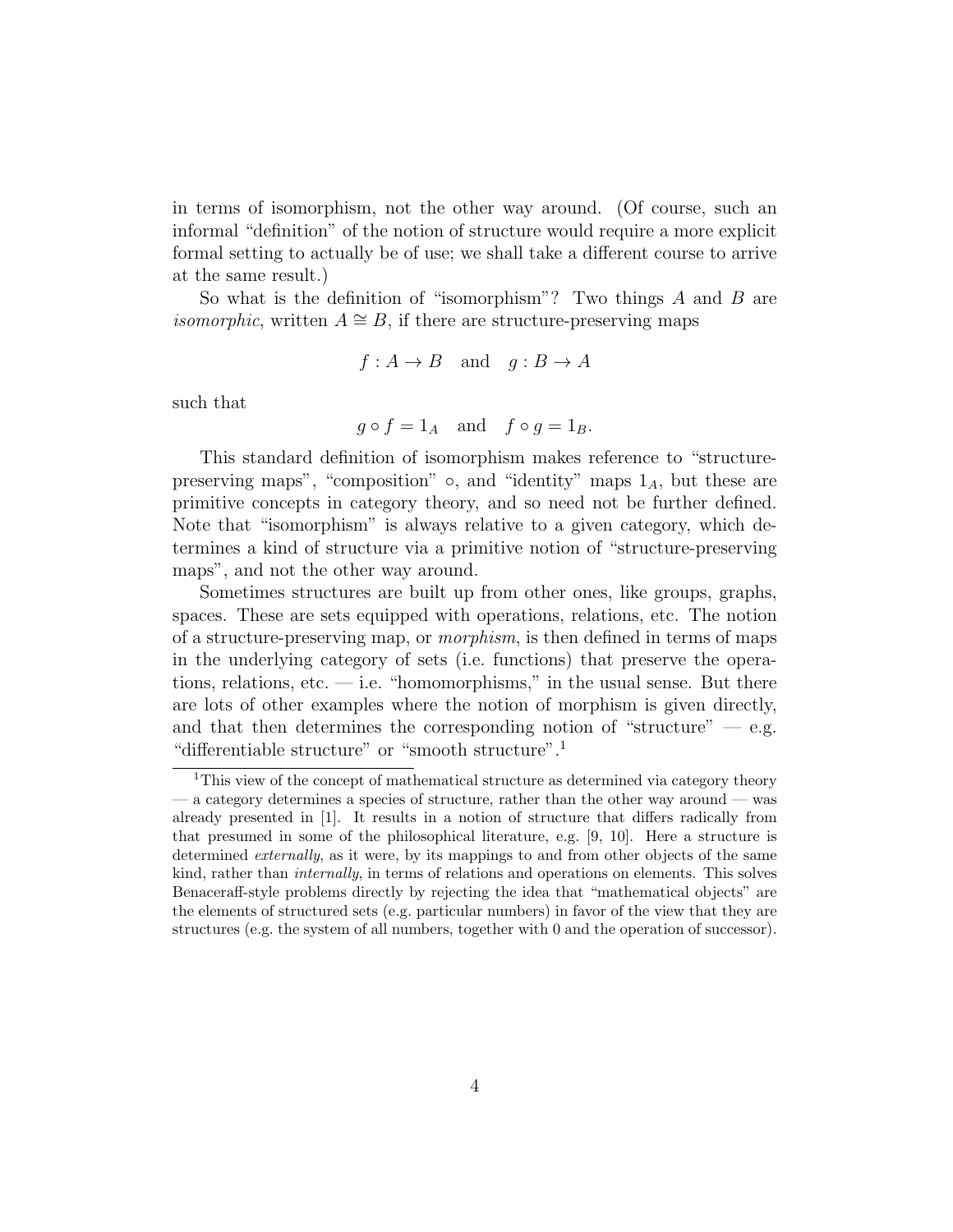# 3 Objects

If two objects are isomorphic, they stay that way if we forget some of the structure. For example, isomorphic groups are also isomorphic as sets,

$$
G \cong H \Rightarrow |G| \cong |H|.
$$

Therefore, one can *distinguish* different structures by taking them to nonisomorphic underlying sets.

More generally, any functor (not just a forgetful one) preserves isomorphisms, so we can distinguish non-isomorphic structures by taking them to non-isomorphic objects by some functor. For example, consider the two simple partial orders:



Are they isomorphic? Without even thinking about what order-preserving maps back and forth there may be, we can simply count the number of such maps from the simple partial order  $I = (\cdot \rightarrow \cdot)$ , and we see immediately that A has 5, and B has 6. Since taking the set  $Hom(I, X)$  of maps from any fixed object, here I, is always a functor of  $X$ , it follows immediately that A and B cannot be isomorphic.

A property  $P(X)$  like this is called an *invariant*:

$$
A \cong B \& P(A) \Rightarrow P(B)
$$

It is a property that respects isomorphism, i.e. a "structural property". If in our (restricted) Principle of Structuralism (PS') we were to restrict attention to only structural properties  $P$  in this sense, we would get the statement:

$$
A \cong B \Rightarrow
$$
 for all structural properties  $P, P(A) \Rightarrow P(B)$ .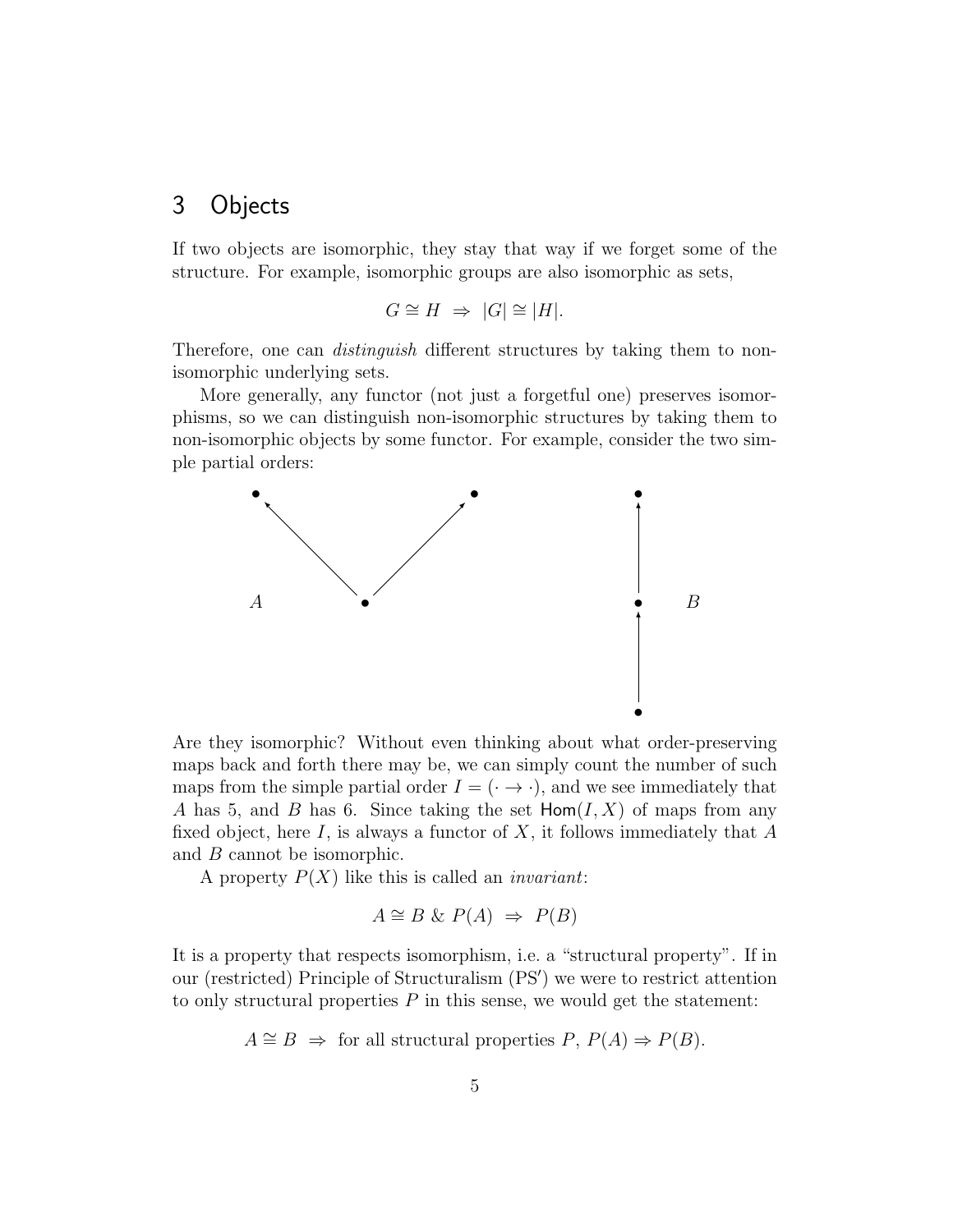That is, "isomorphic objects have all the same structural properties". Now, this statement is trivially true, because of the way we've set up the definitions, but it does indeed capture the way in which (PS) is actually used in practice. Namely:

If  $A \cong B$  and  $P(X)$  is any structural property such that  $P(A)$ , then also  $P(B)$ .

But in order for this to actually be *useful* in practice, we obviously need to be able to recognize that  $P(X)$  is structural, without going through the trouble of proving in general that it respects isomorphisms! Let us consider one common way of doing just that.

Suppose that we have one or more functors from the category  $\mathcal S$  of structures of a given kind to the category of sets,

$$
F:\mathcal{S}\to\mathsf{Sets}.
$$

Then the identity of structures – i.e. isomorphism in  $S$  – can be tested via the functors  $F$  in terms of the identity of the structure of the underlying "sets", i.e. set isomorphisms. This was the situation in our example above of counting the number of homomorphisms from a fixed object: there our F was the functor  $\text{Hom}(I, -)$ . A typical kind of problem asks whether there are enough such "invariants"  $F$  of a certain kind to determine any given structure in  $S$ : e.g. is the homotopy type of a space determined by its homotopy groups? is a formula provable if it's true in all models? etc.

Now that we have reduced identity of structures in general to the question of isomorphism of some "base category", like Sets, we just need to know: what are the invariant properties of Sets? We already know that many sentences of conventional set theory express properties of sets that are not invariant, like  $\emptyset \in X$ . One way to obtain invariant properties is by restricting the methods used to specify them to only combinations of ones that are already known to be structural. As we have seen, category-theoretic methods are always structural; but another large and useful class of structural properties are those that can be defined in a foundational system of type theory, rather than set theory.<sup>2</sup>

<sup>&</sup>lt;sup>2</sup>These two different kinds of invariants are actually closely related, as explained by categorical logic.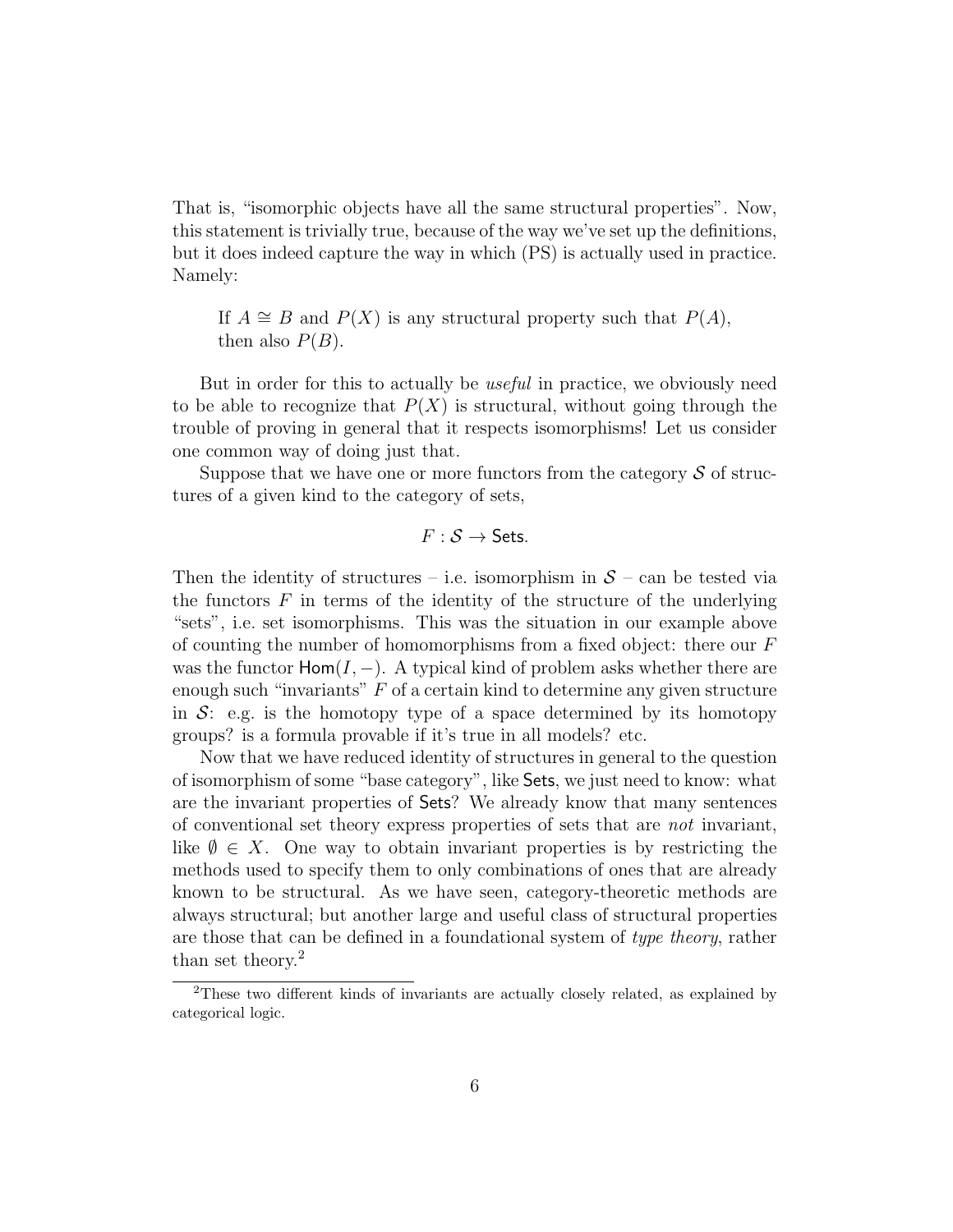The basic operations of what is called constructive type theory [7], starting with a basic object or "type of individuals"  $X$ , are as follows:

0, 1,  $A + B$ ,  $A \times B$ ,  $A \rightarrow B$ ,  $\Sigma_{x:A} B(x)$ ,  $\Pi_{x:A} B(x)$ ,  $\operatorname{Id}_A(x, y)$ .

and these correspond to the logical propositions:

$$
\bot, \top, A \lor B, A \land B, A \Rightarrow B, \exists x:A. B(x), \forall x:A. B(x), x =_A y.
$$

The correspondence – called "Curry-Howard" or "Propositions-as-Types" – is given by:

$$
proof: Proposition \approx term: Type
$$

That is, the proofs of a proposition are the terms of the corresponding type. We shall return to this idea below.

The system of type theory has the important property that any definable property of objects is invariant. Thus if  $P(X)$  is any type that is definable in the system over a basic type  $X$ , then the following inference is derivable:

$$
\frac{A \cong B \qquad P(A)}{P(B)}
$$

The proof is a straightforward induction on the construction of  $P(X)$ . Let us record this as the following *Principle of Invariance* for type theory:<sup>3</sup>

All definable properties are isomorphism invariant. (PI)

#### 4 Identity

What is meant by "the objects  $A$  and  $B$  are identical"? In set theory it means  $\forall x. x \in A \Leftrightarrow x \in B$ , but we have already opted out of set theory, for good reasons. In impredicative type theory, one can define identity by Leibniz's Law as:

$$
A = B := \forall P. \ P(A) \Rightarrow P(B),
$$

But this is identity between terms  $A, B : X$  of some common type X, and the universal quantifier  $\forall P$  is over the type  $\mathcal{P}(X)$  of all properties on (or, if you prefer, subsets of)  $X$ . So, more explicitly:

$$
A =_X B := \forall P : \mathcal{P}(X). P(A) \Rightarrow P(B),
$$

<sup>3</sup>The importance of this principle has also been emphasized by Makkai [8].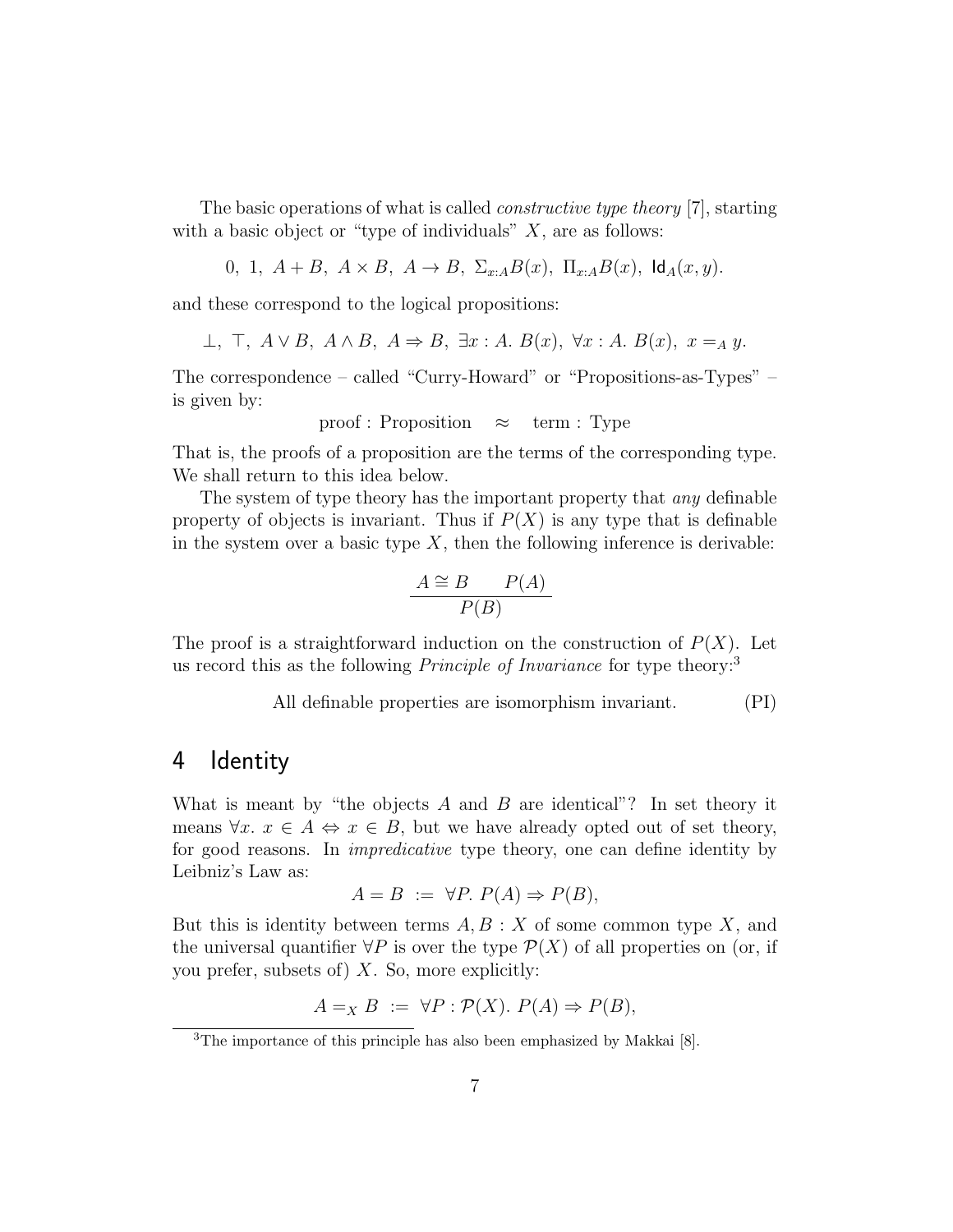which is not the relation we are looking for, i.e. the one between types  $X$ and  $Y$ .

In constructive type theory there is a primitive identity relation  $\mathsf{Id}_X(x, y)$ on the terms of each type  $X$ , and its rules do allow the expected inference,

$$
\frac{\mathrm{Id}_X(a,b) \qquad P(a)}{P(b)}
$$

for any predicate  $P(x)$  on X, giving (half of) the effect of the Leibnizian definition.

In order to be able to reason about identity of *types*, one can add a universe  $U$  of all (small) types; this then has its identity relation satisfying:

$$
\frac{\operatorname{Id}_U(A, B) \qquad P(A)}{P(B)}
$$

for any definable property  $P(X)$  of types.

Now that we have found a way to reason about identity of types, we can ask how it is related to isomorphism. We can start by asking whether this extension by a universe is still compatible with the Principle of Invariance. Before we added U, we observed that all definable properties  $P(X)$ are invariant, in the sense that:

$$
\frac{A \cong B \qquad P(A)}{P(B)}
$$

If this inference also held for properties  $P$  involving  $U$ , we could set

$$
P(X) := \operatorname{Id}_U(A, X),
$$

and infer from  $\mathsf{Id}_U(A, A)$  that:

$$
A \cong B \implies \mathsf{Id}_U(A, B)
$$

i.e. the Principle of Structuralism.

Thus in the full system of type theory, the Principle of Invariance implies the Principle of Structuralism. To put it more simply, if in the extended system of type theory with a universe it is still the case that all definable properties are isomorphism invariant, then in particular isomorphic objects are identical.

Is that really possible?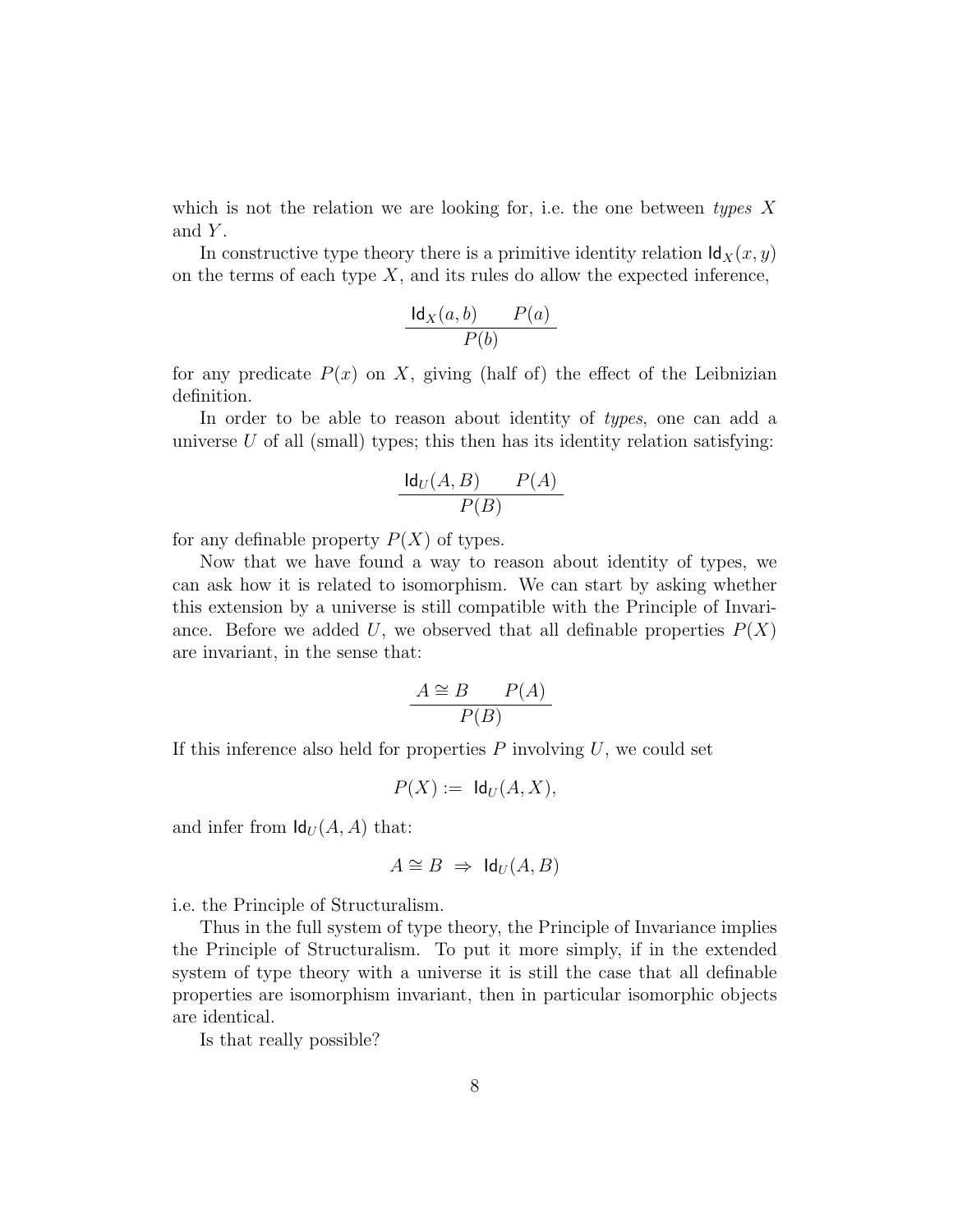# 5 What does "are" mean?

In type theory, every proposition determines a type (namely, the type of proofs of the proposition), and every type can be regarded as a proposition (namely, the proposition that the type has terms). For instance, corresponding to the proposition  $A \cong B$  we have the type of isomorphisms between A and B:

$$
"A \cong B" \approx \text{Iso}(A, B)
$$

In order to prove that  $A \cong B$ , one constructs a term of type  $\textsf{Iso}(A, B)$ , which is exactly an isomorphism between A and B.

Similarly, associated to the identity type  $\mathsf{Id}_U(A, B)$  there is the proposition  $A =_U B$  that A and B are identical (small) types,

$$
"A =_U B" \approx \mathsf{Id}_U(A, B).
$$

The object  $\mathsf{Id}_U(A, B)$  can be regarded as the type of "proofs that A is identical  $B$ ", or the type of "identifications of A and  $B$ ". (There is a neat geometric interpretation of this type, that we unfortunately cannot go into here; see [5]). For the remainder of this essay, we shall follow the usual typetheoretic practice of simply identifying propositions and types, and use the more familiar notation  $A \cong B$  and  $A = U B$  exclusively.

Now, it is easily shown that there is always a map,

$$
(A=_UB)\to (A\cong B),
$$

since the relation of isomorphism is reflexive. The Univalence Axiom implies that if  $A$  and  $B$  are sets, then this map is itself an isomorphism,

$$
(A=_UB)\cong (A\cong B).
$$

Thus in particular, there is a map coming back,

$$
(A \cong B) \to (A =_U B),
$$

which may reasonably be read "isomorphic objects are identical" – that is to say, the Principle of Structuralism. Indeed, this is the inference that we just doubted was even possible.

Let us immediately say that Voevodsky's Univalence Axiom itself actually has a more general form, namely that *identity of objects is equivalent to* equivalence,

$$
(A =_U B) \simeq (A \simeq B), \tag{UA}
$$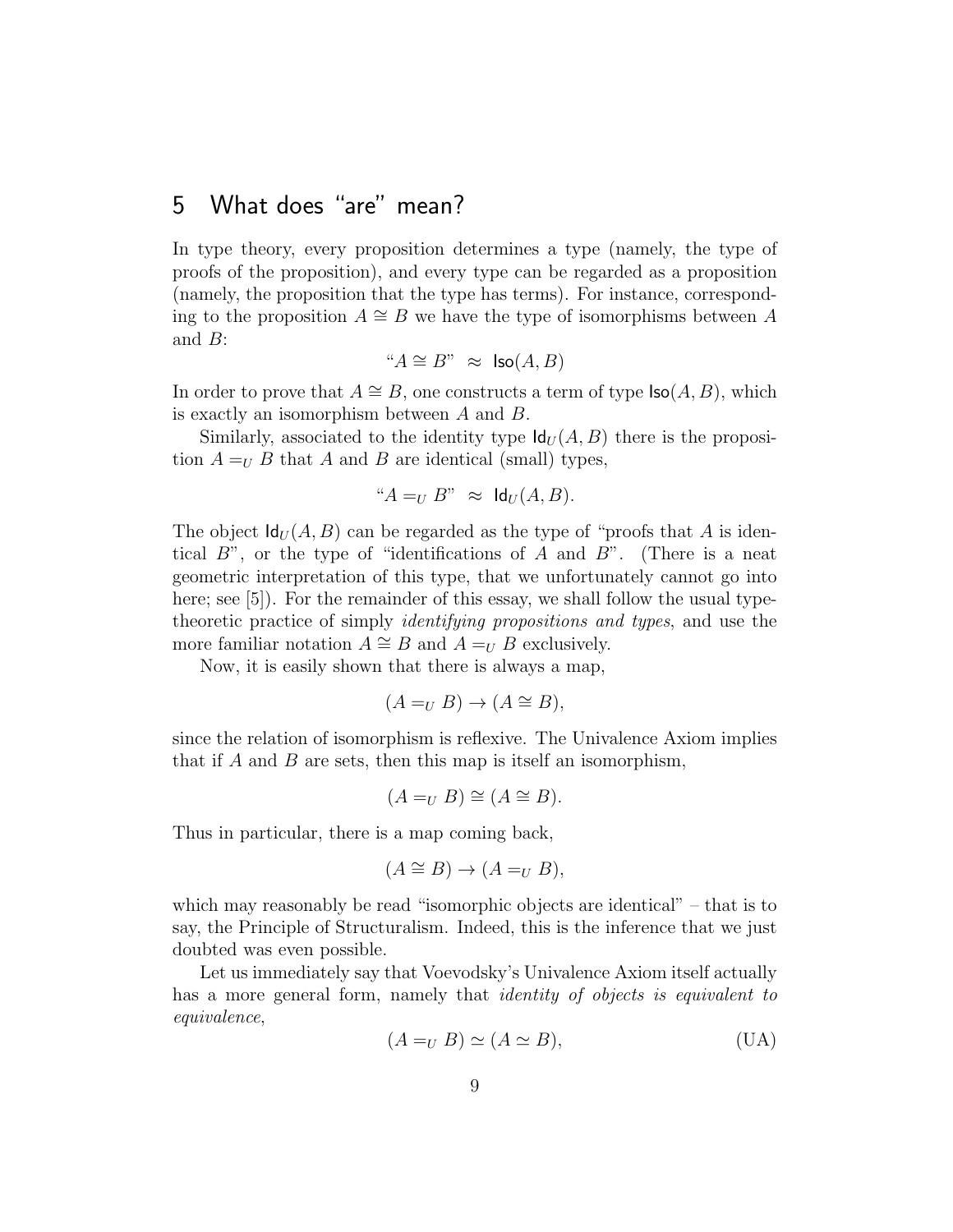where the notion of "equivalence" is a broad generalization of isomorphism that subsumes homotopy equivalence of spaces, categorical equivalence of (higher-) groupoids, isomorphism of sets and set-based structures like groups and rings, and logical equivalence of propositions.

Since the rules of identity permit substitution of identicals, one consequence of (UA) is the schema that we called the Principle of Invariance,

$$
\frac{A \simeq B \qquad P(A)}{P(B)}
$$

but now this holds for all objects A and B and all properties  $P(X)$ . Thus even in this extended system with a universe and the Univalence Axiom, it still holds that all definable properties are structural. Indeed, preserving the Principle of Invariance requires that we also add the Univalence Axiom when we add a universe. In this sense,  $(UA)$  is a very natural assumption, since it determines the (otherwise underdetermined) identity relation on the universe in a way that preserves the character of the system without a universe. Rather than viewing it as identifying equivalent objects, and thus collapsing distinct objects, it is more useful to regard it as *expanding* the notion of identity to that of equivalence. For mathematical purposes, this is the sharpest notion of identity available; the question whether two equivalent mathematical objects are "really" identical in some stronger, non-logical sense, is thus outside of mathematics.

As fascinating as this result may be from a philosophical perspective, it should be said that it is not the only motivation for the Univalence Axiom, or even the primary one. Univalence is not a philosophical claim but rather a working axiom, with many important mathematical consequences and applications, in a new system of foundations of mathematics [4]. For example, it is used heavily in the recently-discovered "logical" calculations of some of the homotopy groups of spheres (see [5]).

In sum, the Univalence Axiom is a new axiom of logic that not only makes sense of, but actually implies, the Principle of Structuralism with which we began:

Isomorphic objects are identical. (PS)

This seems quite radical from a conventional foundational point of view, and it is indeed incompatible with classical foundations in set theory. It is, however, fully compatible and even natural within a type-theoretic foundation,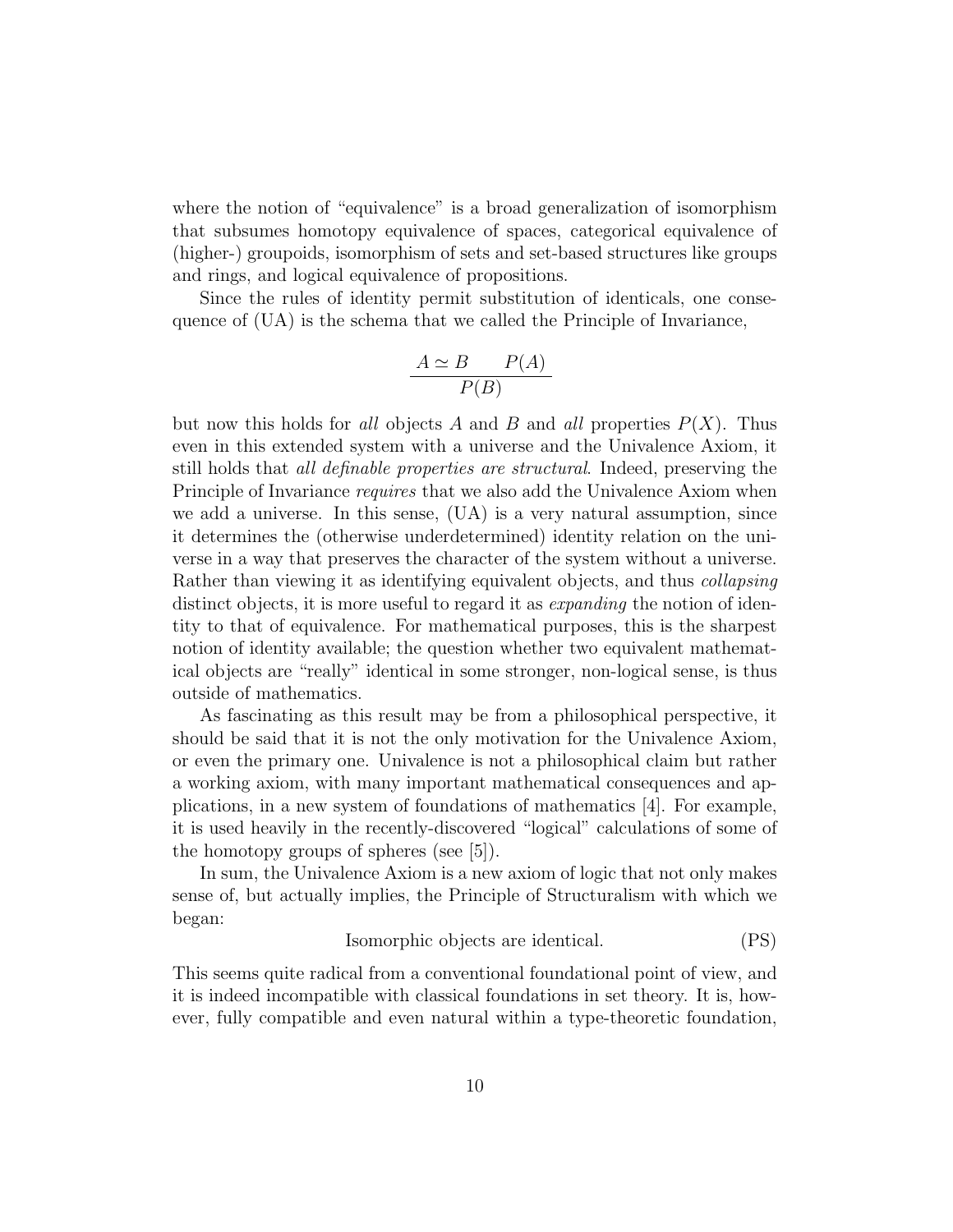and that is part of this remarkable new insight.<sup>4</sup>

# 6 Background

From a foundational perspective, the Univalence Axiom is certainly radical and unexpected, but it is not entirely without precedent.

The first edition of *Principia Mathematica* used an intensional type theory, but the axiom of reducibility implied that every function has an extensionally equivalent predicative replacement. This also had the effect of spoiling the interpretation of functions as expressions – open sentences – and the substitutional interpretation of quantification, what may be called the "syntactic interpretation", as favored by Russell on the days when he was a constructivist. In the second edition, Russell states a new principle that he attributes to Wittgenstein: "a function can only occur in a proposition through its values", and he says that this justifies an axiom of extensionality, thus doing at least some of the work of the axiom of reducibility. What is going on here is that Wittgenstein has noticed that all functions that actually occur, i.e. that can be explicitly defined, are in fact extensional, and so one can consistently add the axiom of extensionality without destroying the syntactic interpretation.

We have here a somewhat similar move: the Univalence Axiom is in some sense a very general extensionality principle. Indeed, it even implies the usual extensionality laws for propositions and propositional functions:

$$
p \leftrightarrow q \rightarrow p = q
$$
  

$$
\forall x (fx \leftrightarrow gx) \rightarrow f = g
$$

Since nothing in syntax violates UA, we can add it to the system and still maintain the good properties of syntax, like invariance under isomorphism.

Rudolf Carnap was one of the first people to observe that the properties definable in the theory of types are invariant under isomorphisms (he did so in pursuit of his ill-fated *Gabelbarkeitssatz*). Tarski later proposed this condition as a sort of explication of the concept of a "logical notion". The idea was to generalize Felix Klein's program from geometric to "arbitrary" transformations, in order achieve the most general notion of an "invariant", which would then be a *logical notion*.

<sup>4</sup>For further information on the Univalent Foundations of Mathematics, see [6, 11, 4, 2].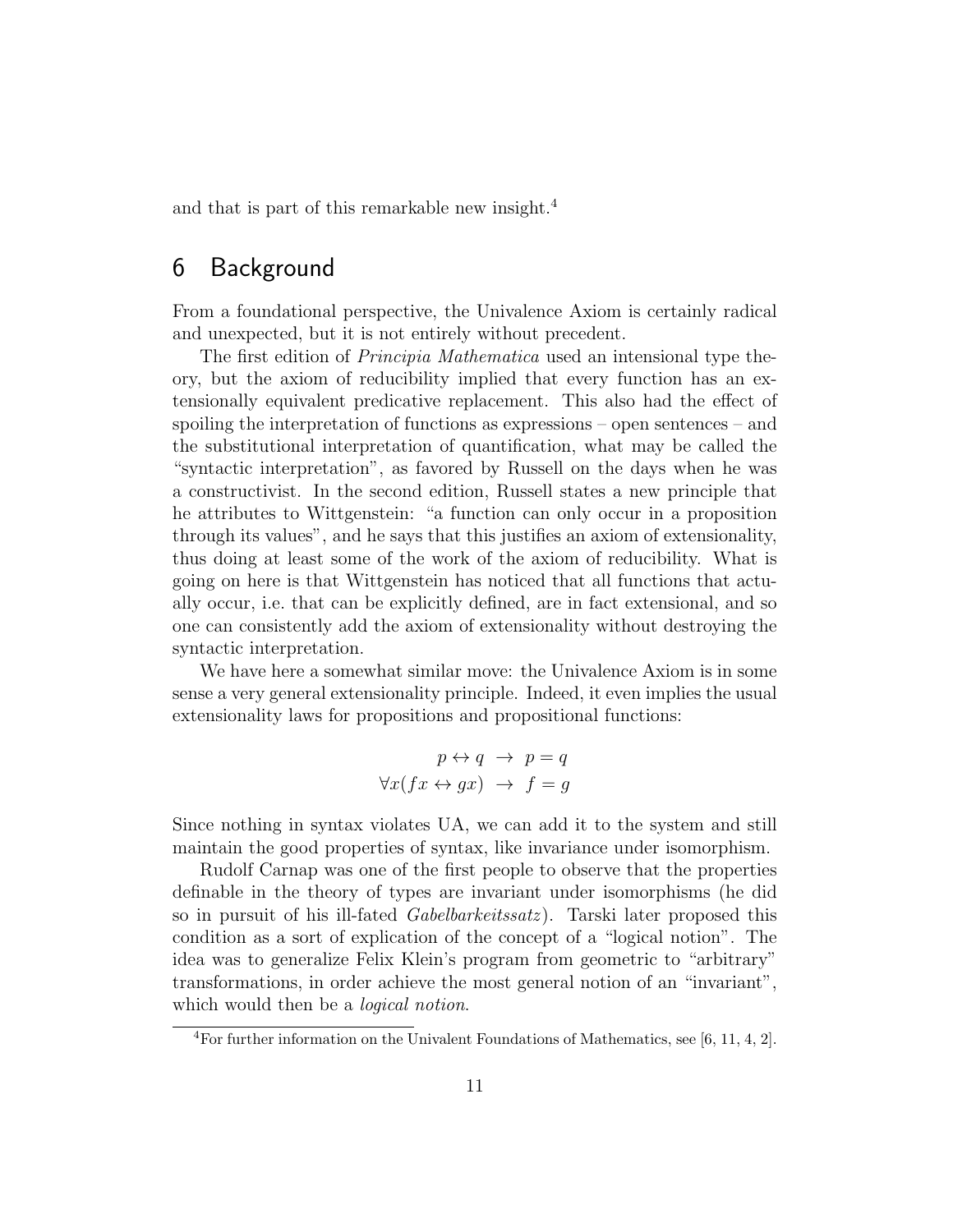The consistency of the Univalence Axiom shows that the entire system of type theory is in fact invariant under the even more general notion of homotopy equivalence  $-$  i.e. "same shape"  $-$  which is a much larger class of maps than Tarski's bijections of sets. The Univalence Axiom takes this basic insight,

$$
A \simeq B \& P(A) \Rightarrow P(B),
$$

i.e. "all logical properties are invariant", and turns it into a logical axiom,

$$
(A \simeq B) \simeq (A = B).
$$

i.e. "logical identity is equivalent to equivalence".

Finally, observe that, as an informal consequence of (UA), together with the very definition of "structure" (DS), we have that two mathematical objects are identical if and only if they have the same structure:

$$
\mathsf{str}(A) = \mathsf{str}(B) \Leftrightarrow A = B.
$$

In other words, mathematical objects simply are structures. Could there be a stronger formulation of structuralism?